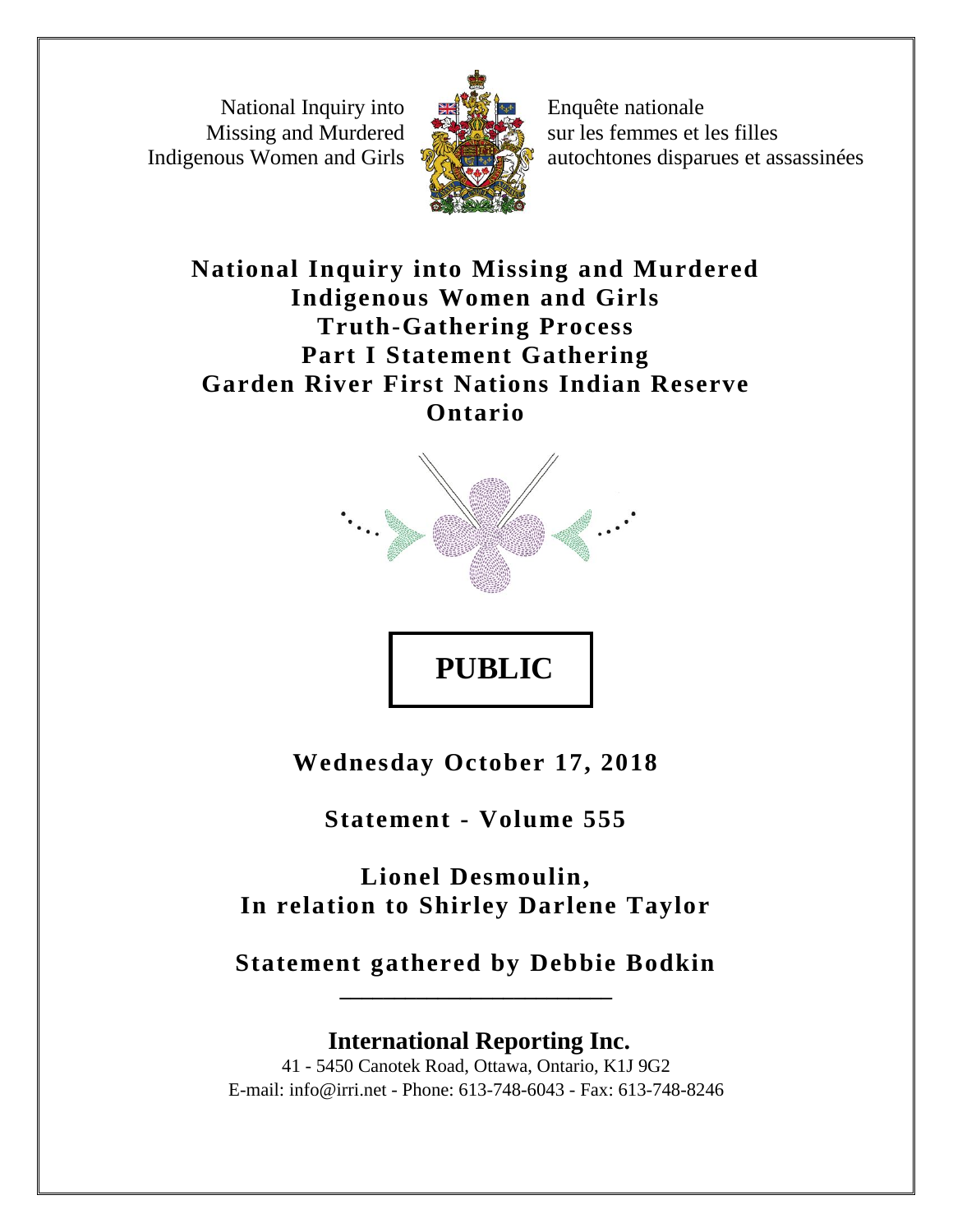## **II TABLE OF CONTENTS**

| Statement Volume 555<br>Witness: Lionel Desmoulin |  |  |  |  |  |  |  |             |
|---------------------------------------------------|--|--|--|--|--|--|--|-------------|
| October 17, 2018                                  |  |  |  |  |  |  |  | <b>PAGE</b> |
| Testimony of Lionel Desmoulin. 1                  |  |  |  |  |  |  |  |             |
| Reporter's Certification 21                       |  |  |  |  |  |  |  |             |

Statement Gatherer: Debbie Bodkin

**Documents submitted with testimony: none.**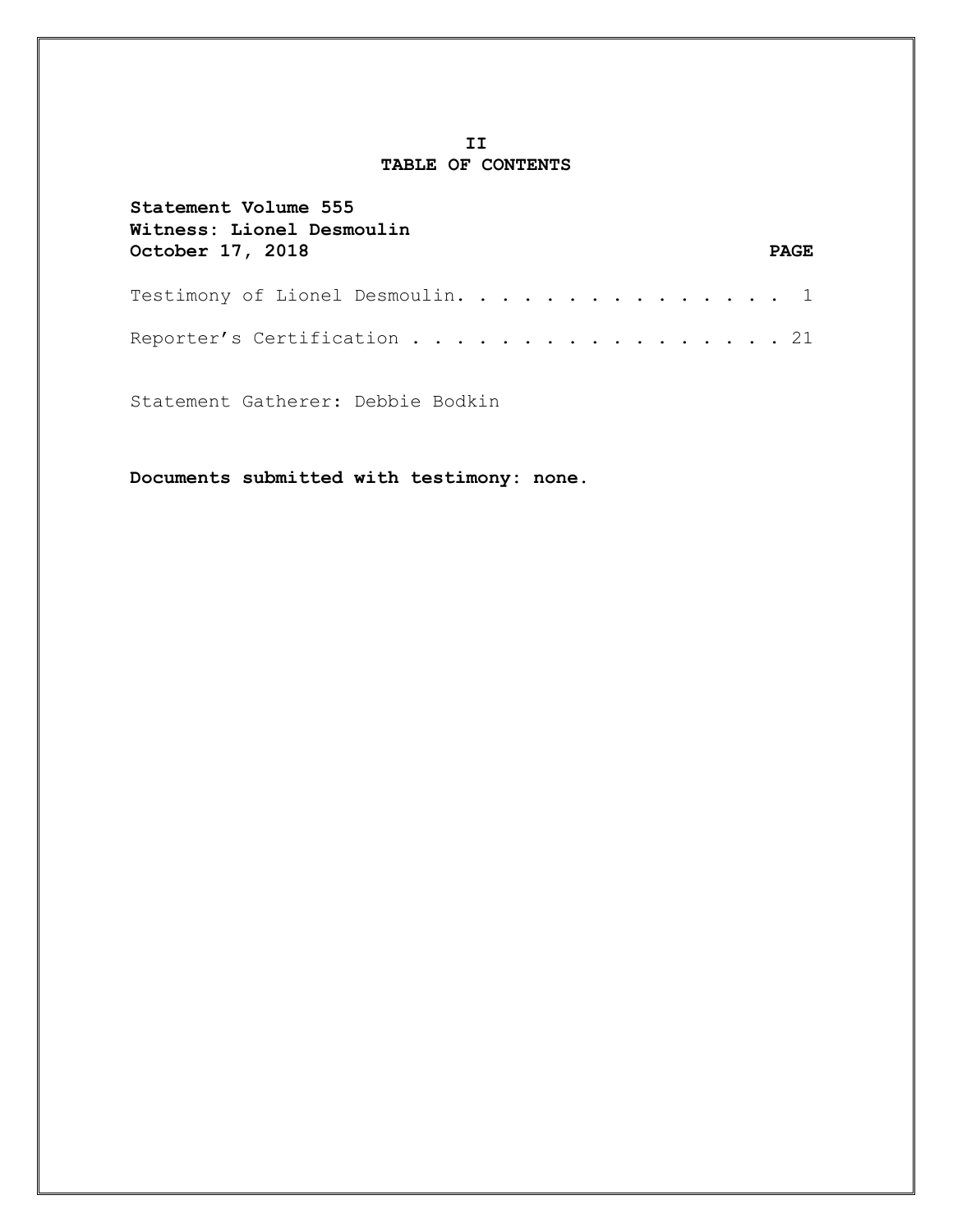**Statement – Public 1 Lionel Desmoulin (Shirley Darlene Taylor)**

 Garden River First Nations Indian Reserve --- Upon commencing on Wednesday, October 17, 2018 at 10:31 a.m. **MS. DEBBIE BODKIN:** Okay, we have the equipment all back on again. It is now 10:31 a.m. on Wednesday, October 17th. So as I mentioned Lionel, myself Debbie Bodkin, Daria Boyarchuk, I'm going to basically hand 7 the room over to you to tell your truth, but maybe one thing I should do before you get started is just have who else is here introduce themselves. So I'm just going to turn the camera around. Lizz, if you wouldn't mind just introducing yourself? **MS. LIZZ NOOTCHTAI BRIGGS:** Hello, *boozhoo*, 13 [speaking in Anishnaabe]. **MS. DEBBIE BODKIN:** And can you say your full name too, Lizz, your surname? **MS. LIZZ NOOTCHTAI BRIGGS:** My government name is Lizz Nootchtai Briggs. **MS. DEBBIE BODKIN:** Thank you, and Bill? **MR. BILL GEORGE:** (Speaking in his native language). I'm Bill George from Oneida. **MS. DEBBIE BODKIN:** Thanks very much Bill. And Lizz and Bill are both here for support for yourself, right Lionel? **MR. LIONEL DESMOULIN:** Yeah. **MS. DEBBIE BODKIN:** So as Daria and I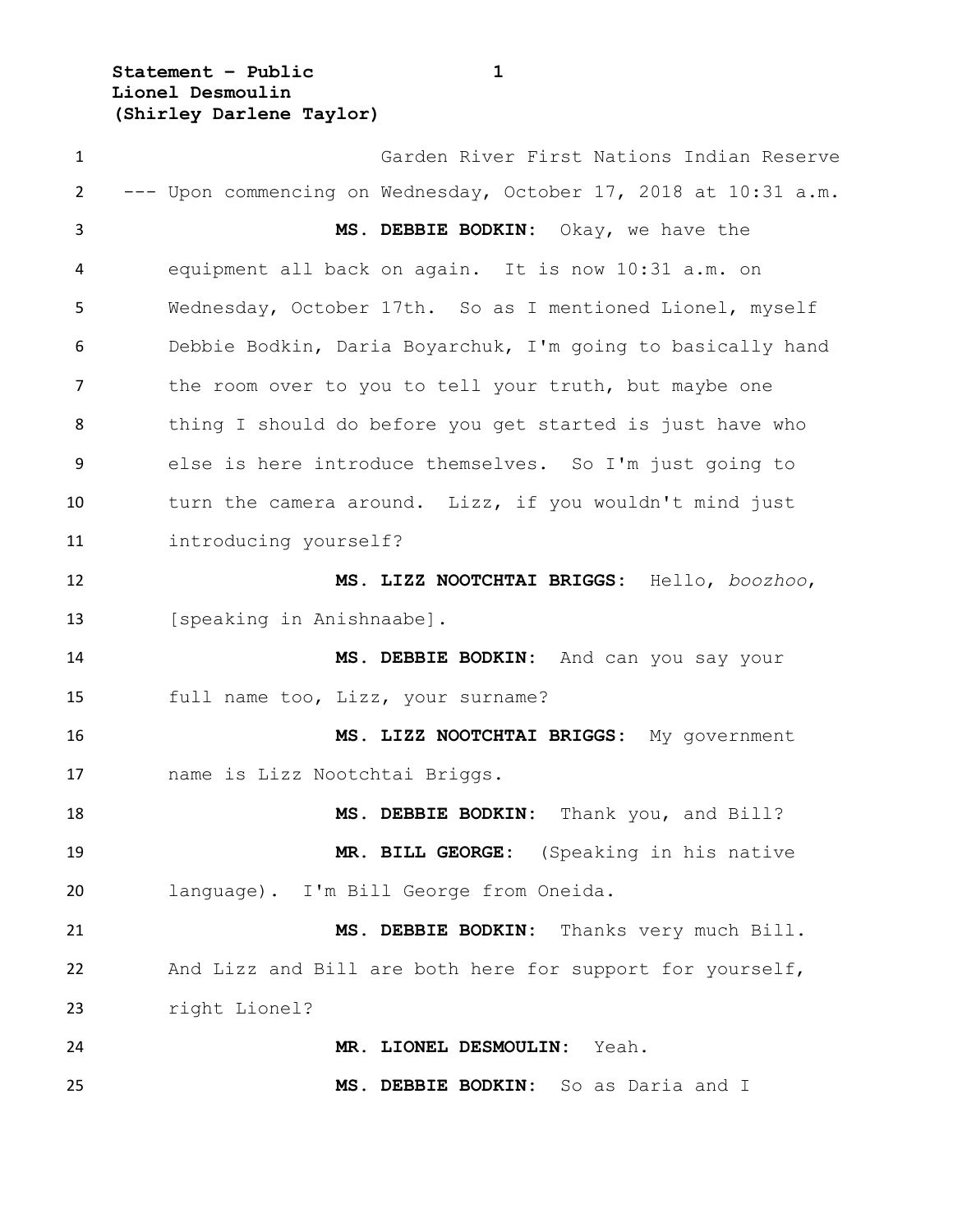**Statement – Public 2 Lionel Desmoulin (Shirley Darlene Taylor)**

 mentioned before, start wherever you feel comfortable, but if you'll give your full name, address and then whatever background you want to speak about, about yourself, and then share with us whatever it is you're comfortable sharing, okay? **MR. LIONEL DESMOULIN:** Alright. My name is Lionel Desmoulin. My native name is (indiscernible). Well  $-$  **MS. DEBBIE BODKIN:** What's your birth date Lionel, if I may? **MR. LIONEL DESMOULIN:** [Birthday], 1957. **MS. DEBBIE BODKIN:** And what's the actual address that we're at? **MR. LIONEL DESMOULIN:** [Address]. **MS. DEBBIE BODKIN:** And is it Sault Ste. Marie, Garden River, Sault Ste. Marie, is that the proper address? **MR. LIONEL DESMOULIN:** Garden River. **MS. DEBBIE BODKIN:** Okay perfect. **MR. LIONEL DESMOULIN:** [Address]. **MS. DEBBIE BODKIN:** Thank you. **MR. LIONEL DESMOULIN:** Ontario. **MS. DEBBIE BODKIN:** All yours, sorry to interrupt you. **MR. LIONEL DESMOULIN:** Well I don't really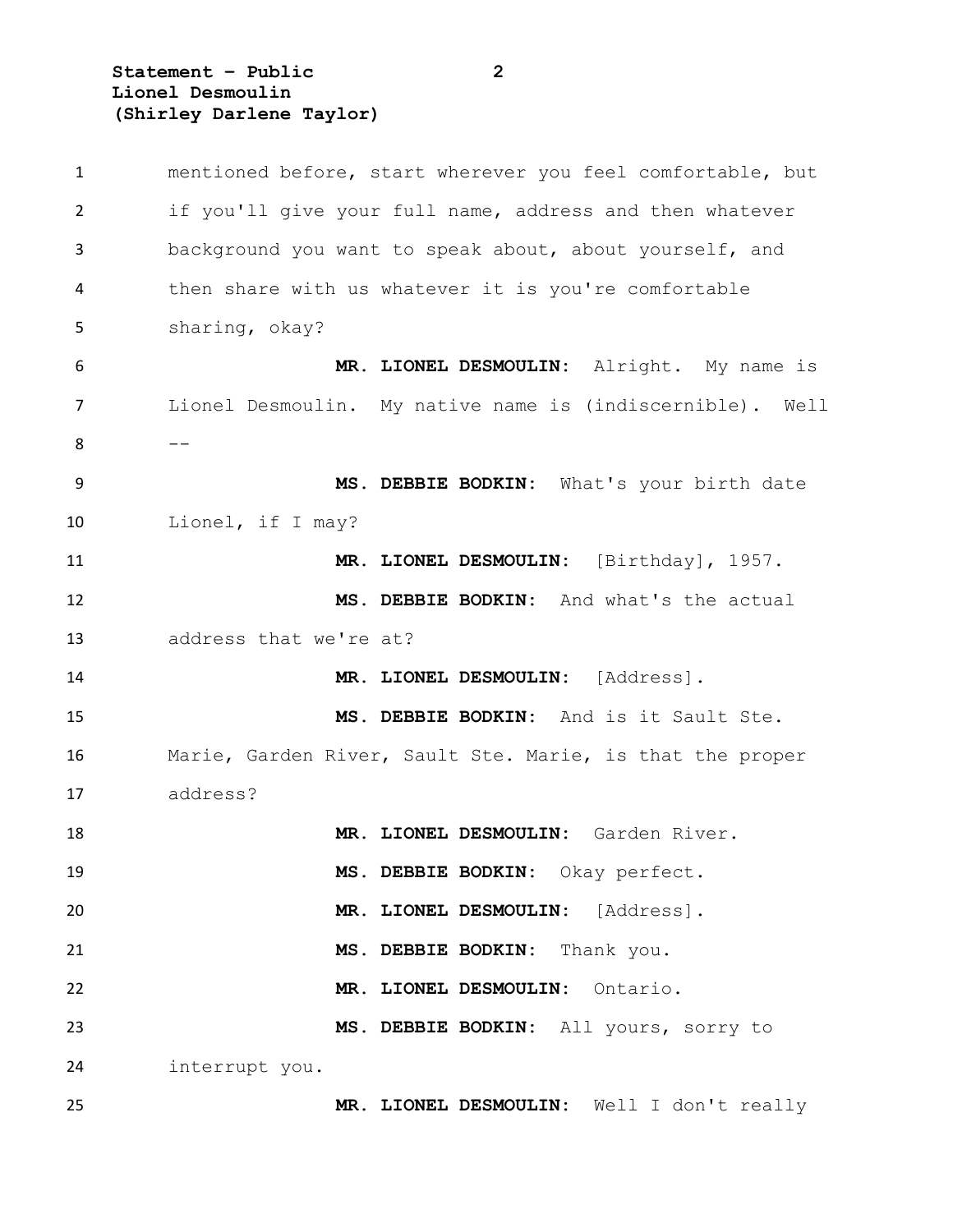**Statement – Public 3 Lionel Desmoulin (Shirley Darlene Taylor)**

 know where to start. When I got some calls from you guys I started thinking and thinking. And I got a call yesterday and I was thinking more, and my mind was all over the place. I did go to one of the big gatherings up in Six Nations. The very last day I was the only one that never said anything at all for the first couple of days. And I was the very last one that day anyways, and I really had a hard time listening to other people's stories. And it's very, very hard to hear that stuff that was told over there.

11 Right now it's kind of hard for me to even, even know where to begin to tell my story. It's kind of making my mind go all over the place, trying to think what happened. When I heard the news I tried to -- I tried to focus on how I told my children that night. And you know it wasn't a very, very good thing to wake them up in the middle of the night and have to tell them that.

18 And for me when I heard that -- my children were living at home with me, they were still young. I heard a knock on the door probably about one o'clock in the morning.

 **MS. DEBBIE BODKIN:** Sorry Lionel, I'm just going to ask you to speak up a little bit more because of 24 the plane going over, if you can?

**MR. LIONEL DESMOULIN:** Probably around one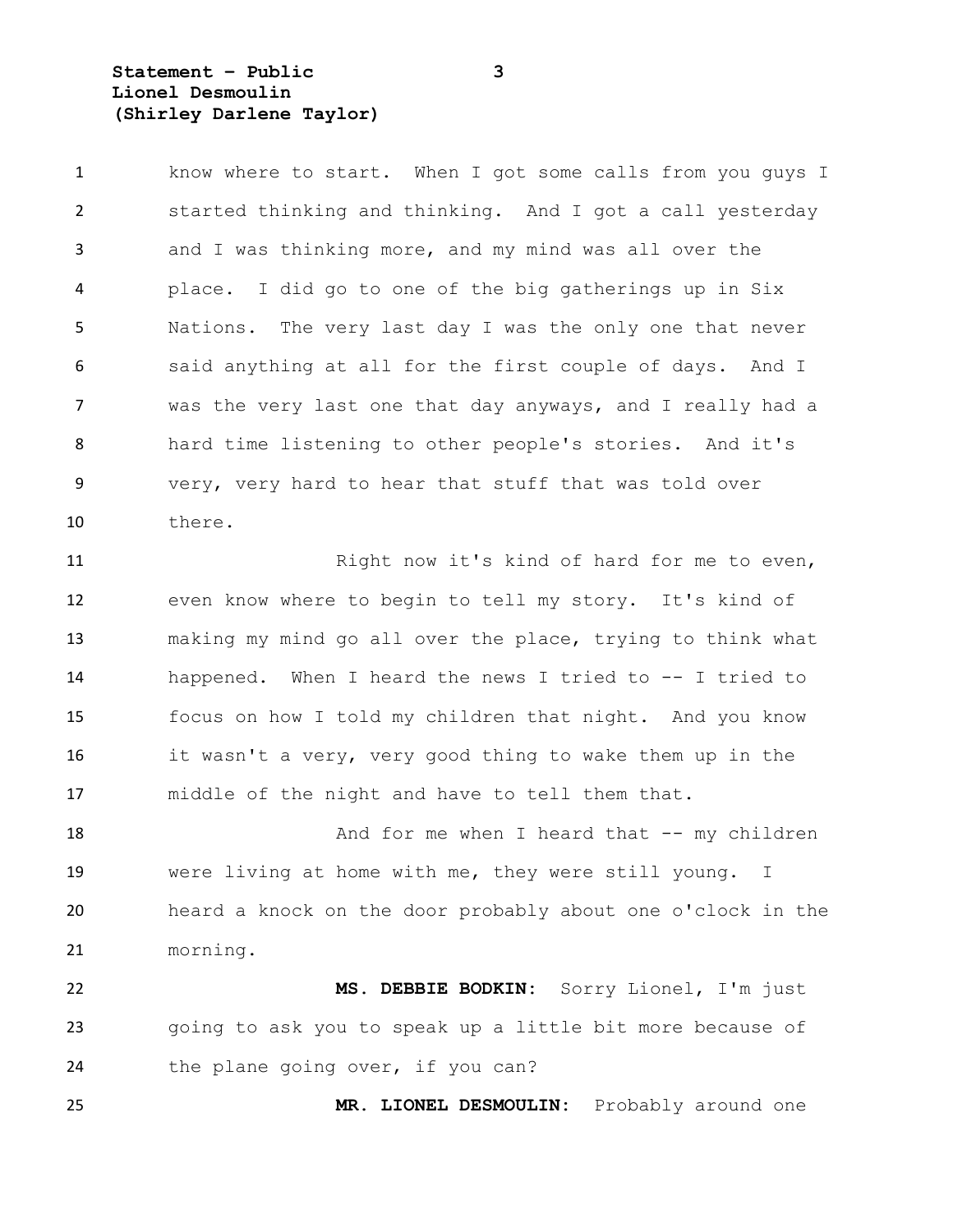**Statement – Public 4 Lionel Desmoulin (Shirley Darlene Taylor)**

 o'clock in the morning -- your guys' technology is shit. **MS. DEBBIE BODKIN:** I know. **MR. LIONEL DESMOULIN:** But anyways, right away I knew something was wrong when I seen someone was at 5 the door. I didn't know how bad it was but they told me. And one of my kids happened to get up to see who was at the door too, my oldest. My son, he started crying right away when the cops told us what went down. I had to tell my partner that I was with at the time to keep him quiet in the living room there. Then I started getting on the phone to make some phone calls to get people over to my house to -- I have three children. I had to get two sets of adults to come in, one for each daughter, to let -- to be there when we told them what happened that night. And it wasn't a very pretty sight for them to wake up as, you know being told what happened to their mom at that time. You know it was very, very hard for them to hear that. They were in shock, especially when you wake them up to tell them that. To them it was probably just a bad dream. Anyway, when I did tell them that -- I didn't want to wait until daylight. I gathered up all the people, I gathered up some people to be there for the kids at the time, and they did come over. I explained to them why I want them over right now, not in the morning, so they said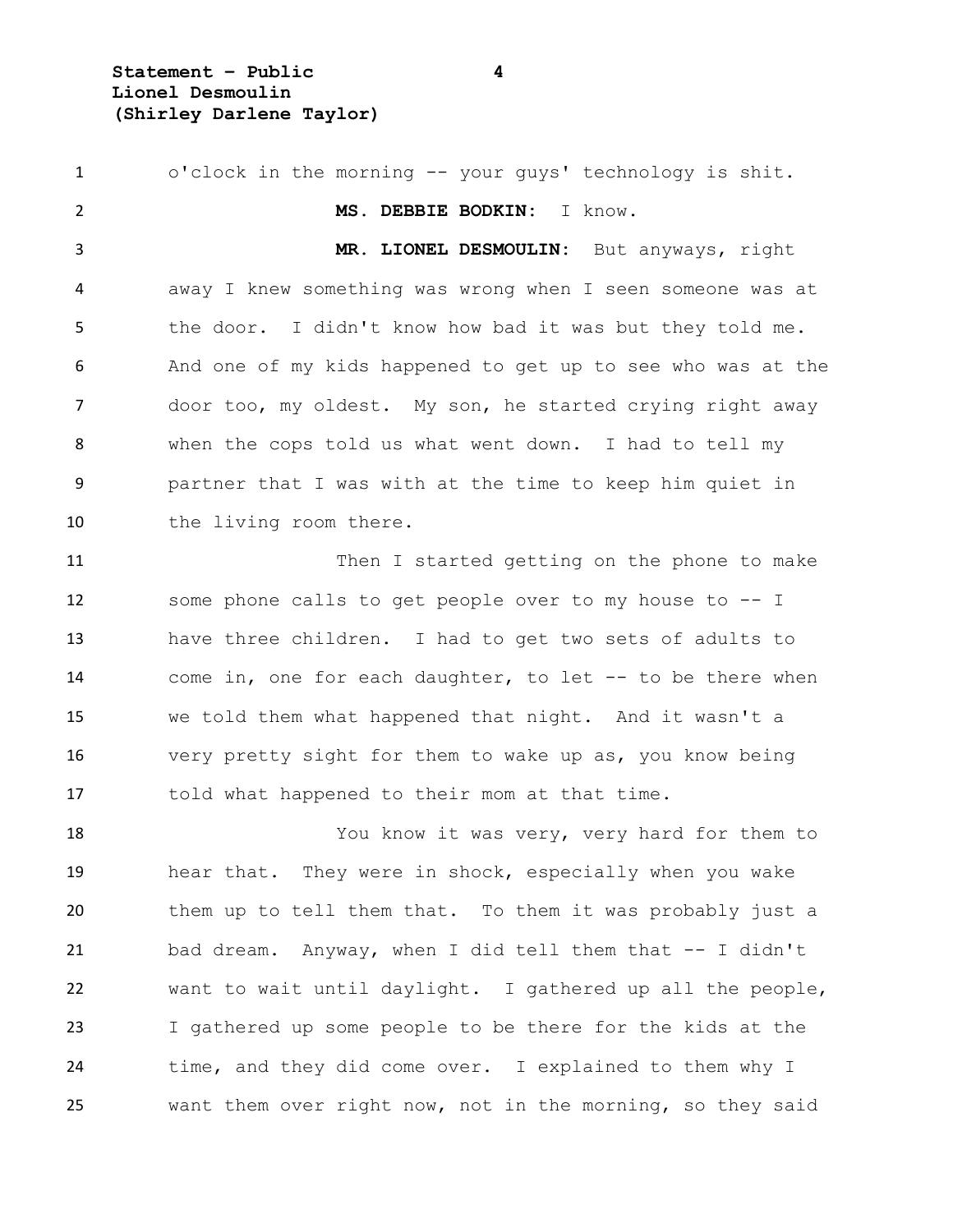**Statement – Public 5 Lionel Desmoulin (Shirley Darlene Taylor)**

 yeah okay, we'll be right there, so they came. 2 After everybody got there, which was probably around three o'clock already, that's when I said okay, everybody's here now, light up a smudge and then tell my daughters that. And you know it was very, very hard for -- to hear the crying in each different room. It's a very good thing I had those people come over to help me with 8 that, especially when the girls heard the news about their mom. I don't think any kid should go through that at any time or any place. My kids were like -- they were just starting teenage life around that time, around 10 and 11, and the other one was 14, like that. And they were still young and it really hit them hard that night. 15 And I kind of had to wait for daylight to come, they started to settle down when daylight came. And you know when daylight come the other people that heard about it started coming to my house, and the people that were there earlier that morning, they were going to go home and get rest and then come back later on that day. Again I

 down to Sudbury, and when we're going to leave, and when everything is supposed to happen.

started making phone calls again, how we were going to get

24 And we finally got down there to Sudbury. We got there a couple of days ahead of time, before the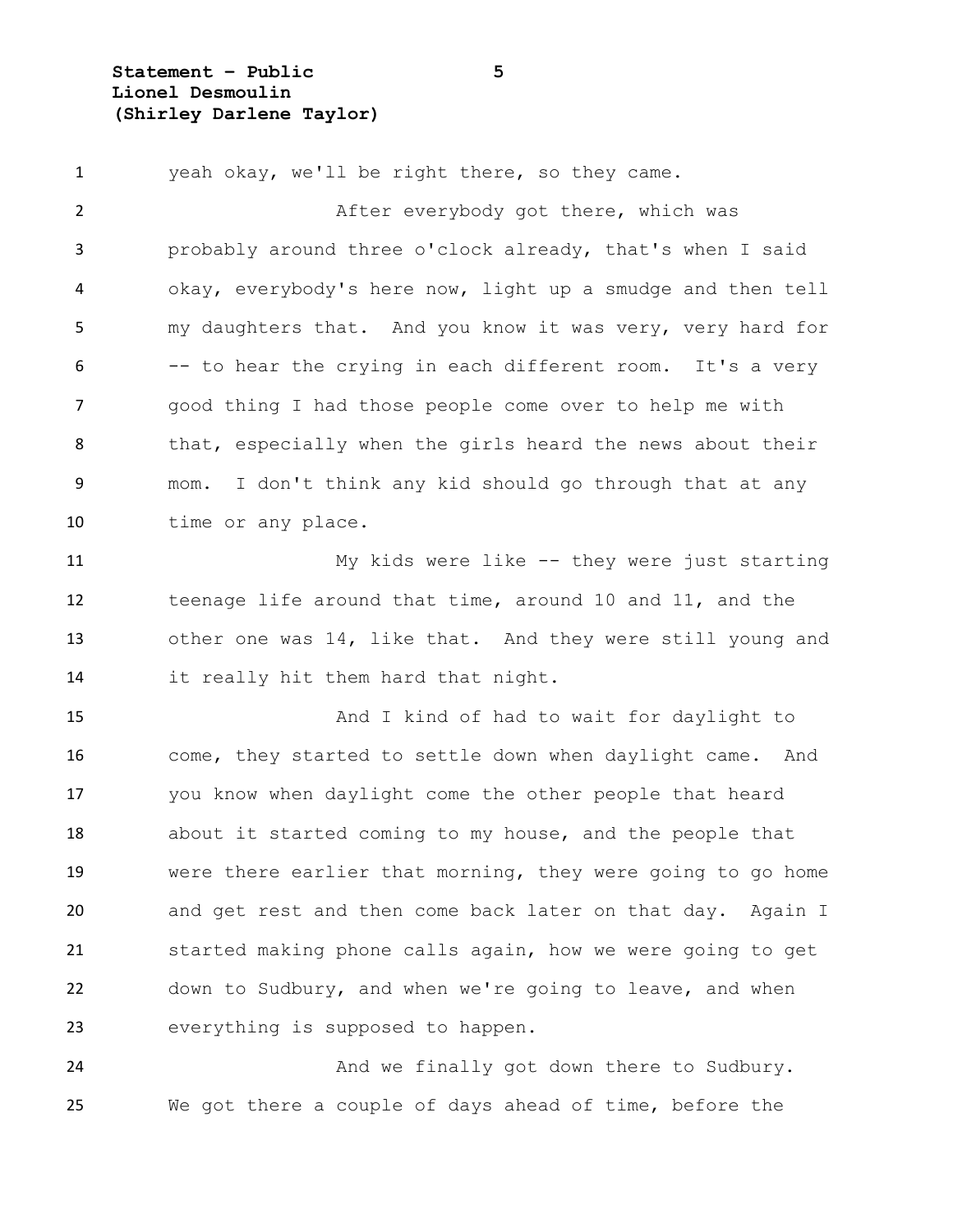## **Statement – Public 6 Lionel Desmoulin (Shirley Darlene Taylor)**

 funeral and all that, you know, because there was family members that lived down there, so we were at their place. I don't know, there's a lot of mixed feelings amongst the family members over there. They were really having a hard time. The ones that were there were trying -- they were trying their best to keep everybody calm and controlled. You know let's just try to move on 8 and help each other and be there for each other. 9 So we had a couple of days to spare before the funeral, and I was talking to one of the sisters of my wife that got murdered. And I asked, I asked what about her personal belongings, did anybody go and get the personal belongings of hers? They all said -- everybody said no. Because they lived in Sudbury and I didn't. I lived down here with my children in Sault Ste. Marie area. 16 And for me this one sister, we were talking amongst ourselves asking how do we go about getting her personal belongings. And just the dad heard us talking and he says phone this guy, phone this officer, this detective, whatever, ask him about it. So we did that and they said we could go there and pick up her stuff. We asked if the door was locked and they said no, the door was unlocked. I didn't know what I was going to walk into at the time. I thought maybe they cleaned it up a little bit or whatnot, eh. They didn't do that. It was like I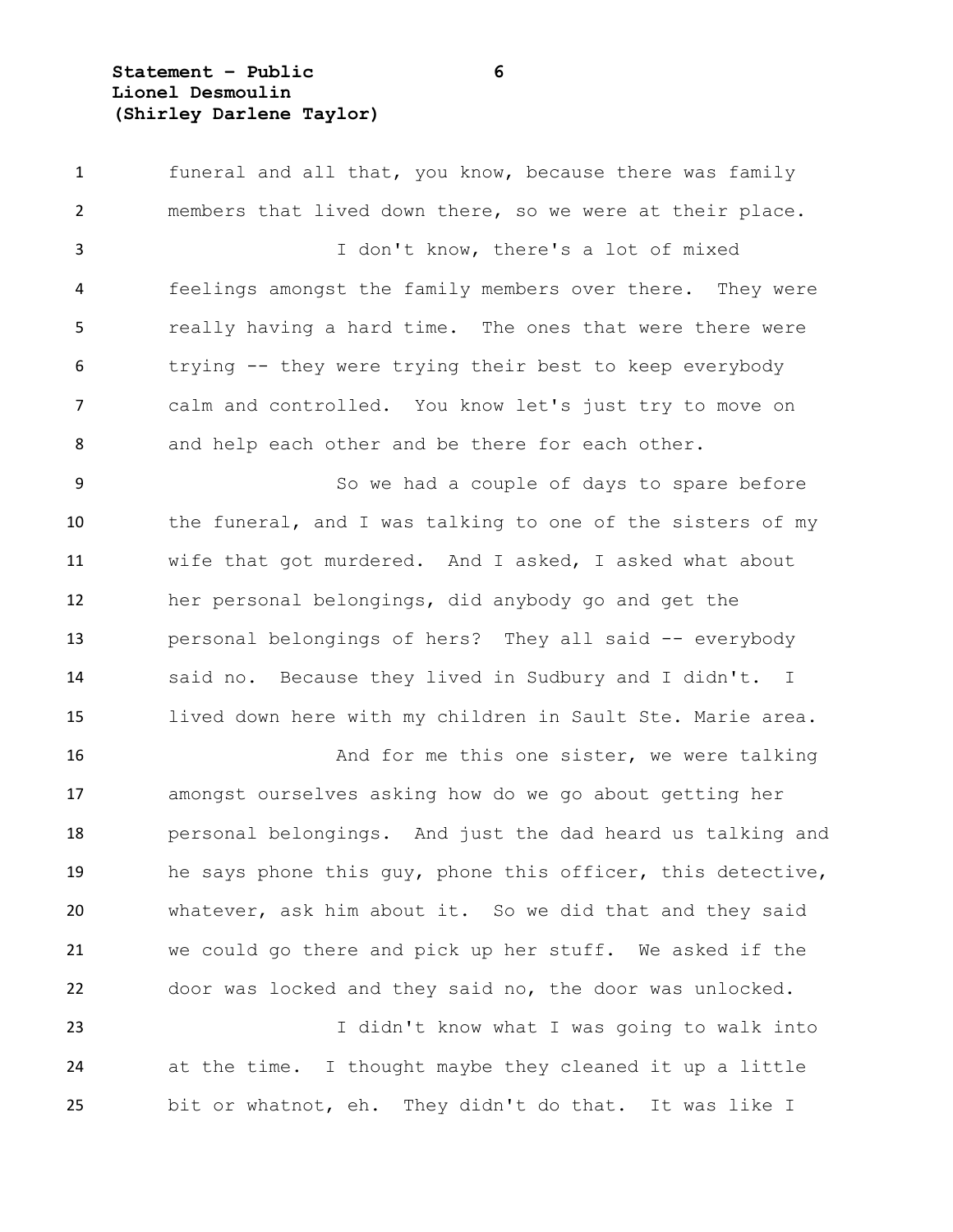**Statement – Public 7 Lionel Desmoulin (Shirley Darlene Taylor)**

 walked into a like a little slaughterhouse. There was blood all over the place. I got kind of weak at the knees there, I was walking through the house really slow. Her sister was with me, just the two of us. She was kind of behind me holding my arm, and I was walking with her in silence, just looking and looking.

 We made our way to the bedroom, I believe 8 that's where everything happened, started. I don't know, it was like upside down and a mess. You could tell a fight started and where the guy started beating her up. You could tell she must have been bleeding, I don't know, from someplace. There was blood all along the wall, the way he drug her, pushed her against the wall I guess.

 All over the floor, up the hallway, and it led into the kitchen. They say that's where they found her on the chair, dead on the chair. I guess he slashed her throat at some point. I don't know where, it could have been in the bedroom and -- it could have been from the bedroom or the living room, there was a whole lot of blood all over the place. She actually made it as far as the chair and that was it, or he took her towards the chair and that was -- I don't know how it went down there.

23 But anyways, when I walked in there it -- I don't think nobody should have to walk into that kind of mess or be warned at least. Like warn the person that's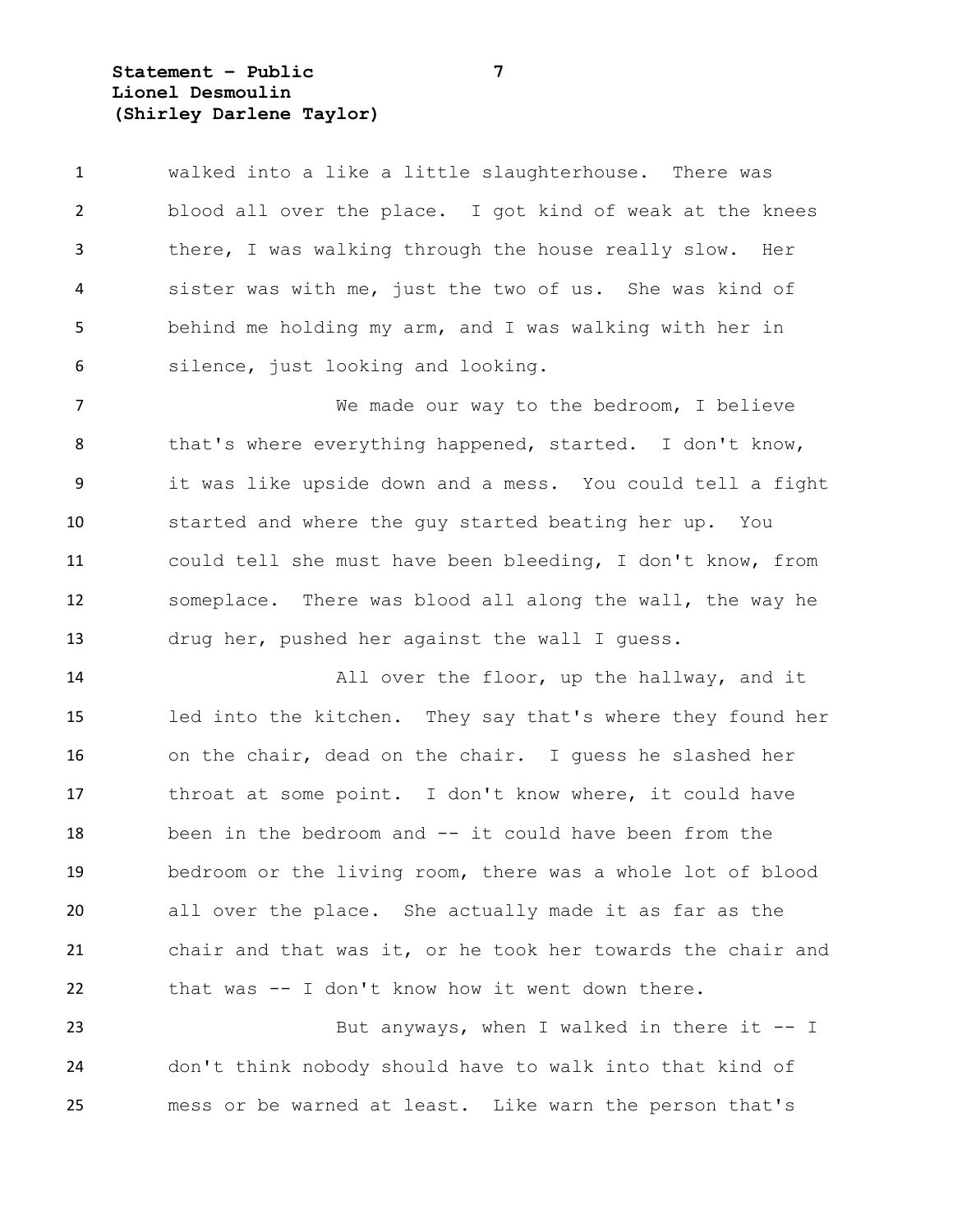## **Statement – Public 8 Lionel Desmoulin (Shirley Darlene Taylor)**

 going there. I think the cops should have warned us for one thing. They should have told us that the place was not cleaned up but still, still a big mess in there. I was very, very shocked when I went in there. Why would the cops not tell us that it's still a murder scene in there? Why didn't they tell us that it wasn't cleaned up? You know I think about that lots. I still have some pictures right now how it was.

9 And we did manage to collect a few belongings, although the investigation was over. We managed to get a few of her personal belongings that meant -- a lot of her stuff was given to her by her children, by her daughter and that stuff was.

 So we packed up some of her stuff and we got out of there. There was a group standing outside of that place where she was murdered. They were standing outside having a smoke and kind shaking, shaking their heads, you know in disbelief I guess. I'm not one for words either, but I supposed it's the right, right word. You know why would somebody let somebody walk into that kind of mess, you know why didn't they let us know? That's -- like that's what makes me mad about the Sudbury police.

 They should at least let people know what 24 they're going to walk into, not say go right ahead, you're allowed to go in there. And that's, that still bothers me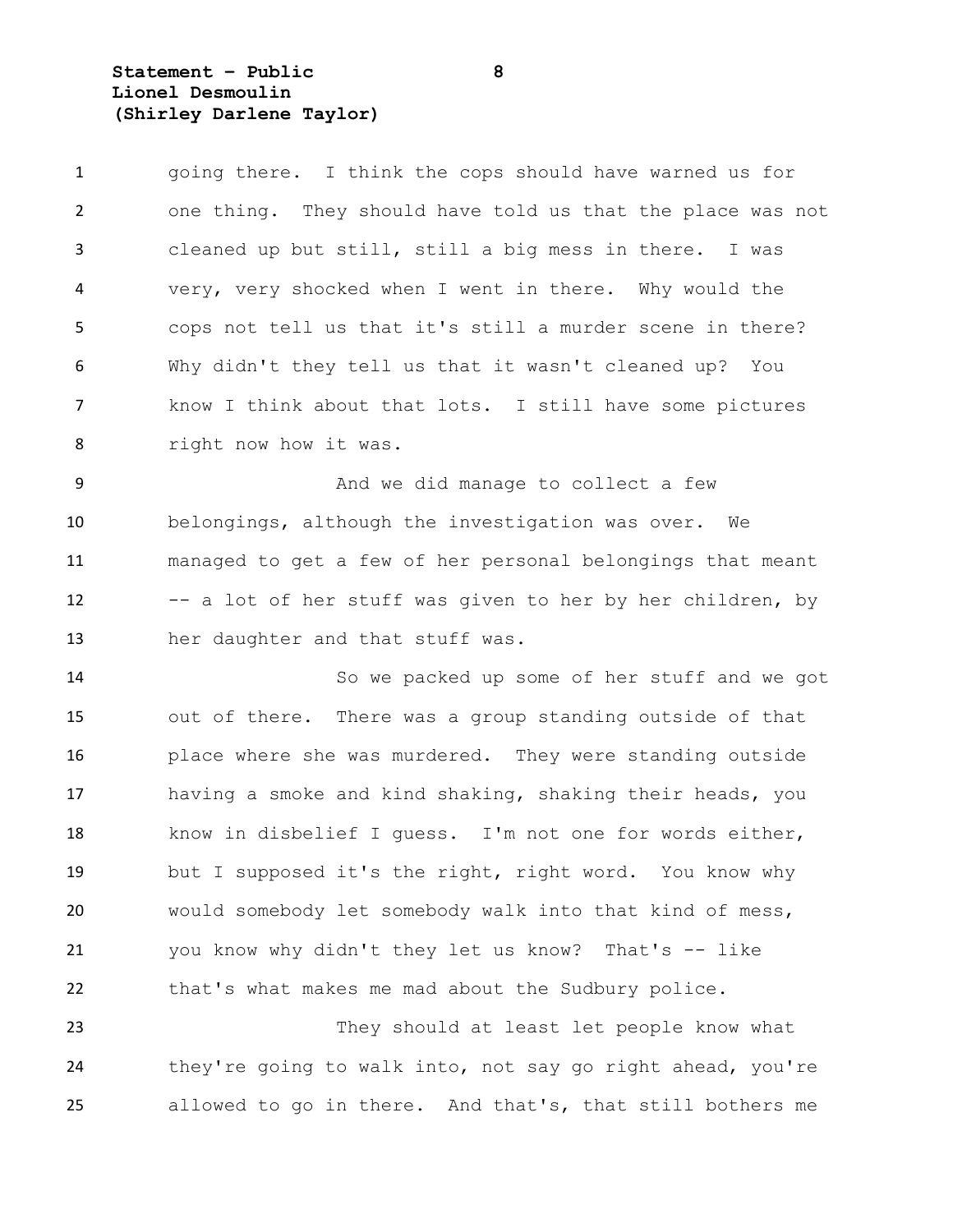## **Statement – Public 9 Lionel Desmoulin (Shirley Darlene Taylor)**

 about that. You know they should have warned people instead of saying go right ahead and go in there, you know? So anyways, we were done with that and we left there to get ready for the wake and all that. They had a fire going for her. I had to ladies do a fire, a mother and daughter. They wanted to build a fire for my wife, so I said go ahead. They built the fire outside of my father-in-law's place in Sudbury. And then we -- the day for the funeral finally arrived and we all started 10 going down there.

 You know how funerals are, especially -- you know a lot of people they cry and then they stop, they cry and then they stop. There's always a process when you go to funerals, you know, when you open the casket, and when they bring the body in. There's always somebody crying. The first time I ever seen her since she got murdered was in her casket.

18 I had my children all at the funeral home. You know they didn't want to come up to the casket. And I went up to stand by the casket, beside it. I stand beside 21 the casket there, my hand was like that, extended. Everybody was coming up, they were talking while I was still standing there, talking and praying to her. Rubbing her -- I rubbed her hair like that.

And it was almost every spot on her skull there was a cut,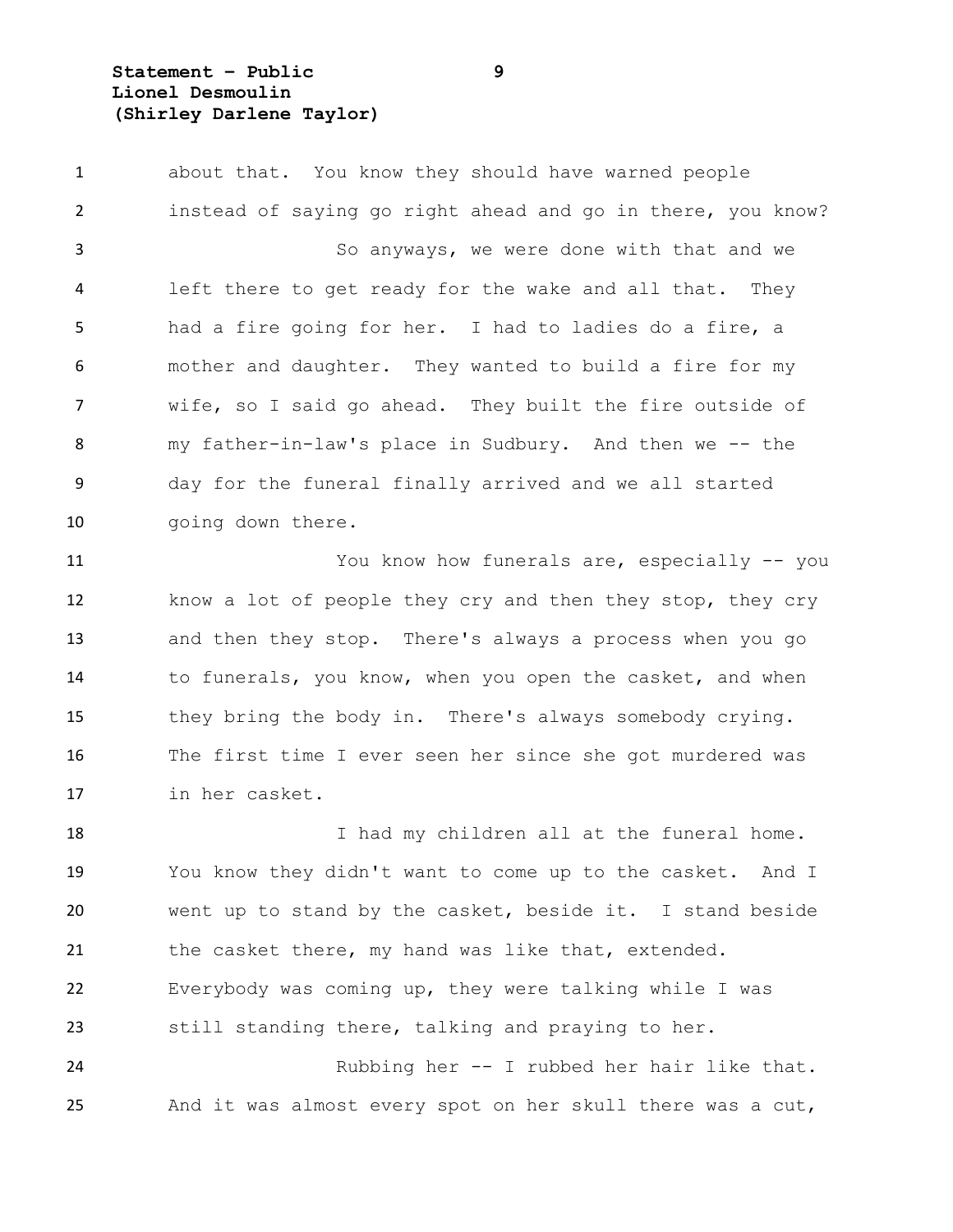**Statement – Public 10 Lionel Desmoulin (Shirley Darlene Taylor)**

 some sort of a cut. She must have been banged around pretty good before he slashed her throat. On the back of her head she had a big gash back there, cut here, cut there, you good feel it underneath there. I don't recall seeing any, any cuts around the face or bruises. I guess if she probably would have lived, I guess he didn't want her to have any physical evidence on her face, marks. He did all -- he hit her where it couldn't be seen, on the head and the hair.

10 I remember she used to come and visit us, visit the kids. She always wore this big long nightgown here covering her arms. I always wondered. Around the second or third night one of my girls came to see me. I guess she walked in -- they walked in on her mom changing her clothes. The reason why she wore that kind of nightgown, because all -- both of her legs and her arms were always bruised, always bruised. Her body was full of bruises.

 And the kids are like how come my mom's like that, what's wrong with her, they said she's all full of bruises. I said oh, that's why she's probably wearing that big long nightgown, I said hiding all them bruises. I mean you just happened to walk in on her when she was changing, to check to see whether her mom was in the bedroom or not I guess. She was changing in the bedroom when she was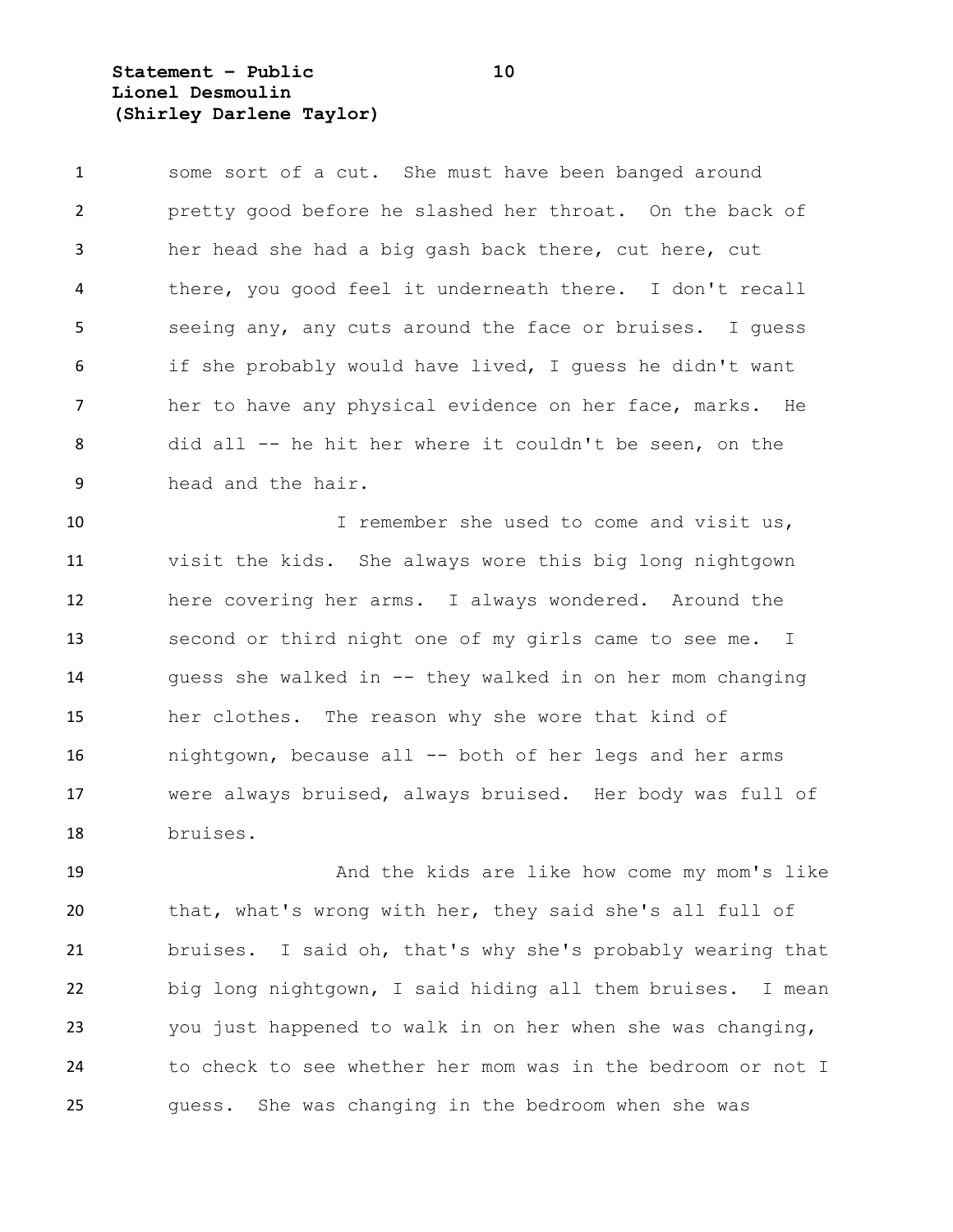**Statement – Public 11 Lionel Desmoulin (Shirley Darlene Taylor)**

 visiting. One of the girls walked in on her and saw all the bruises. The guy would never make no marks around the neck or the face, only where you can't see it. She always wore long sleeves. And I didn't want to tell my kids at 5 the time when they saw their mom like that, when she came down for a visit. We tried to get her -- get to see her as much as possible because I knew -- I know that she was in a real bad relationship.

 I don't know why women leave their partners a lot of times, I know why she left me, or part of it why she left me. Because I had worked out of town all the time so -- all the jobs I had were out of town. I was going -- cutting line, cutting line for the hydro company. Ten days on, four days off, like that, those kind of jobs. I always had to leave the city. So that's why, one of the reasons why, I wasn't at home a lot of the time.

17 So I think that's one of the reasons why she left me, because I wasn't home. She felt alone a lot of times because I was only home for four days at a time, or five days. That's where everything started going downhill. She left me for that guy, because that guy basically had some kind of a job where he came home every eight days or something like that, back home for five.

 I kind of knew something was not right a lot of the times when I came home. I think there was a lot of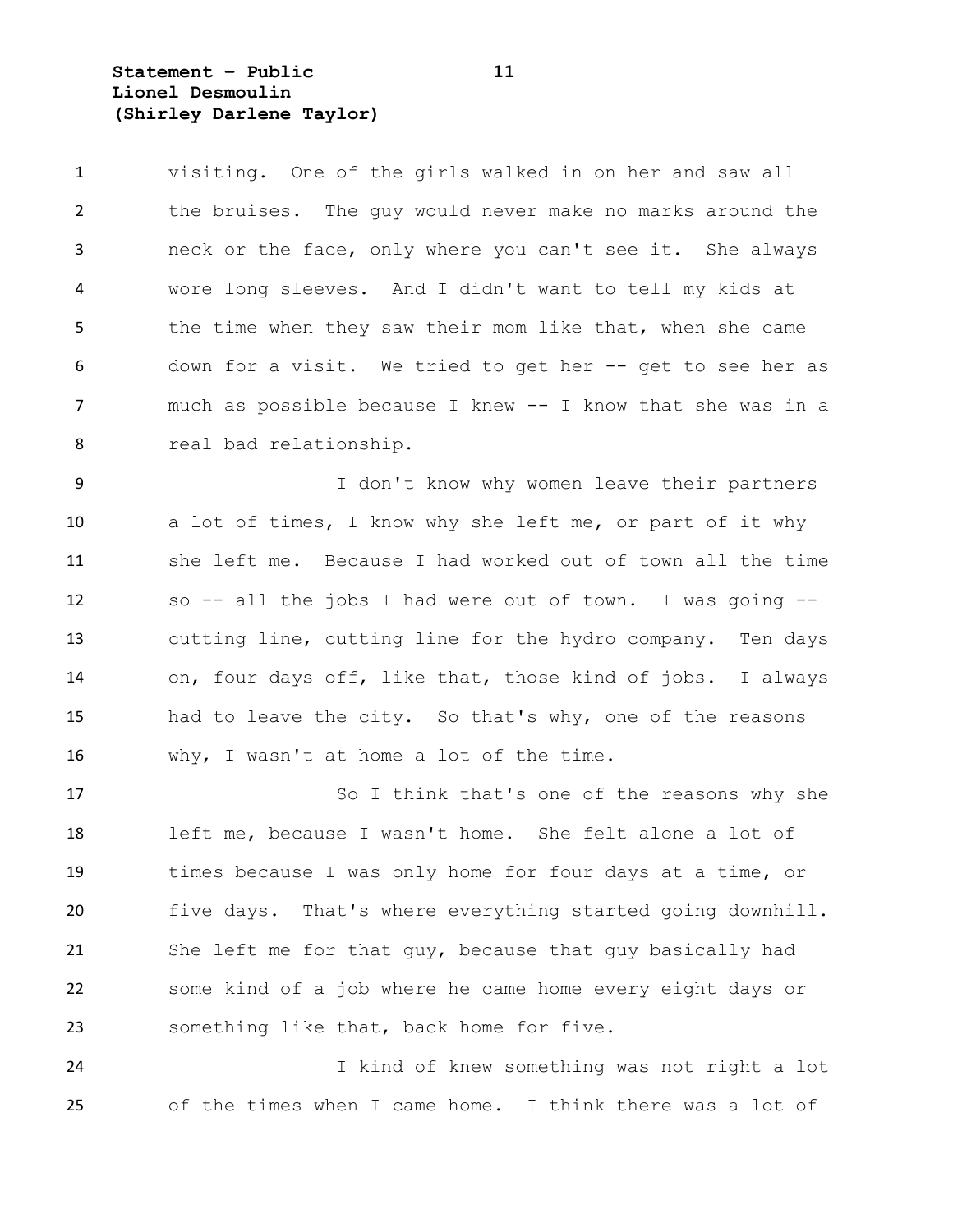**Statement – Public 12 Lionel Desmoulin (Shirley Darlene Taylor)**

 drinking involved too. She drank, I drank. But there was no violence between me and her. A lot of arguments but no violence. No hitting or slapping or anything like that. So that's how that became -- that's how she ended up not 5 being here today, ending up with that guy. He had -- you know I think they only stayed together -- I think it was 7 only maybe three or four years, and after that she was gone, she was dead.

 My children really had a hard time on her death. My oldest daughter, she went into real bad depression. I couldn't go one room to another room, she'd be right behind me. And when I went to bed she was crying and all that, so I said okay then, you sleep on the cot, I'll sleep on the floor. I'll make a floor bed. Because 15 that's the only way she felt safe.

 My other daughter barely -- locked herself in our home every day for about a year. She went to school, did her school work, had supper, straight to her room. I didn't see her until she came home the next day from school. She got up in the morning and left. She did 21 that for about a year.

22 And I had -- I always had a real hard time doing all this by myself. My son turned to street drugs. Today he's still out there. I see him every now and then. Sometimes he looks good, sometimes you can tell he was into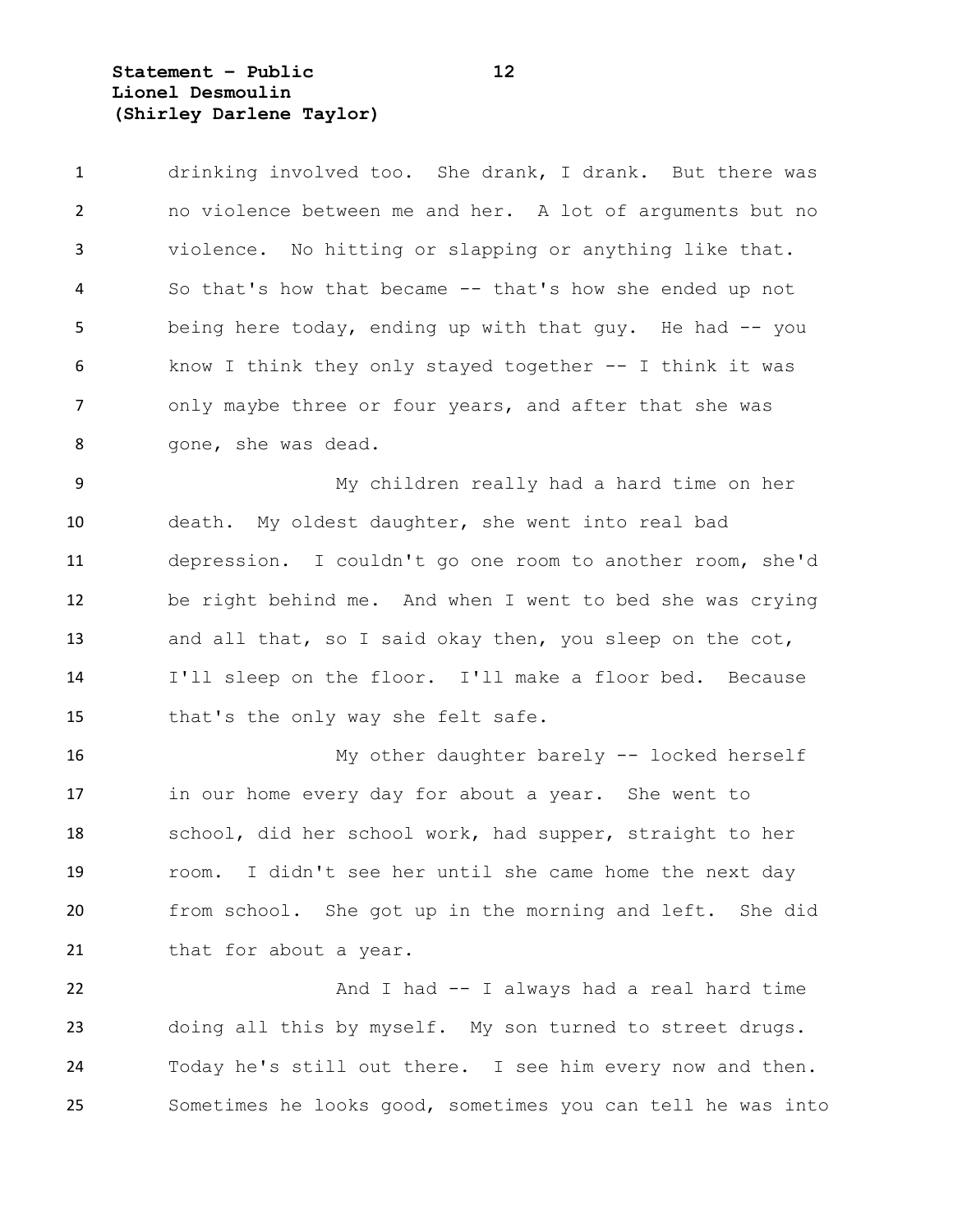**Statement – Public 13 Lionel Desmoulin (Shirley Darlene Taylor)**

1 the drugs.

 Since then I have six grandchildren though, since then. And I'm -- I raised three of my grandchildren, which I'm talking about my son's kids. He ended up with a messed up partner also. They couldn't watch their kids so I had to step in. I'm still watching kids. You know -- like I love my grandchildren dearly. I have a little brand new grandchild, his name is [Grandchild]. He's a handful, but he's healthy, his parents are healthy. My daughter's a drummer now, she sings in sweat lodges. She'll sing -- if we ask her to sing she'll sing.

12 And I know my children are scared to lose their father, I'm the only parent left. So we all have to go sometime I tell them, and you're going to have to live on whether you like it or not. You've got to raise your kids, you've got to raise your grandchildren.

17 To me how do you feel normal each and every day, how do you feel normal, you know? This is my normal in here. This is what makes me feel normal, building this fire. People ask me about fire. I build fires for them. I try to help as many people as I can. I honour my partner that passed away with that murdered and missing sign out there, the red dress. And I do have another dress that I carry to workshops but right now I can't find it. I wanted to bring it in here but it'll probably show up after you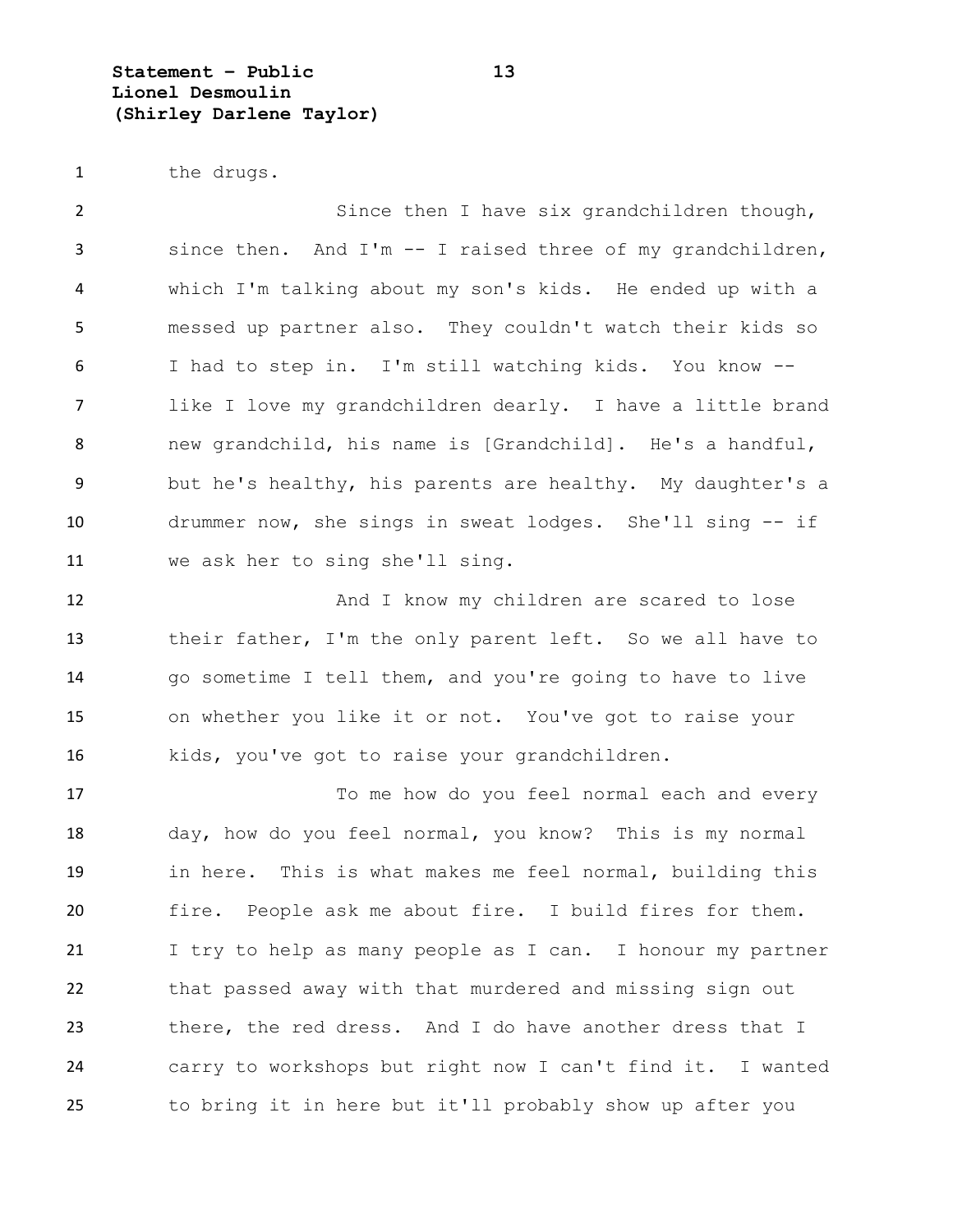**Statement – Public 14 Lionel Desmoulin (Shirley Darlene Taylor)**

1 guys leave.

 So it's a very, very hard road to walk on. The past life I had there, I was drinking and driving. But after me and my partner went different ways I sobered up. I started walking the red road, our traditional way. This is how I think I keep myself from not losing it at times. A lot of times I feel all alone even though there's a lot 8 of people that I could turn to. It's very hard some days. I do a lot of smudging.

 I try to explain to my grandchildren because I'm raising them, how there grandma was or is. I show them pictures. I say this is your grandma right here. She's not here with us now, she's gone. Gone in the spirit world, she's in a good place. So now you've got your grandpa looking after you. I wouldn't give that up for anything. Just help would probably slow me down but it's not the only thing.

18 I still have to try to get my daughters to talk about what happened. It's very hard for them also. They went to the very first workshop in Timmins. This one coordinator that was running the show, she was a very rude person, very bossy, and she's the one that kept on phoning. Are you guys coming, are you guys coming? And she got pretty ignorant and smart with my daughter. And I told her let me know when you run into her again, next time I'll go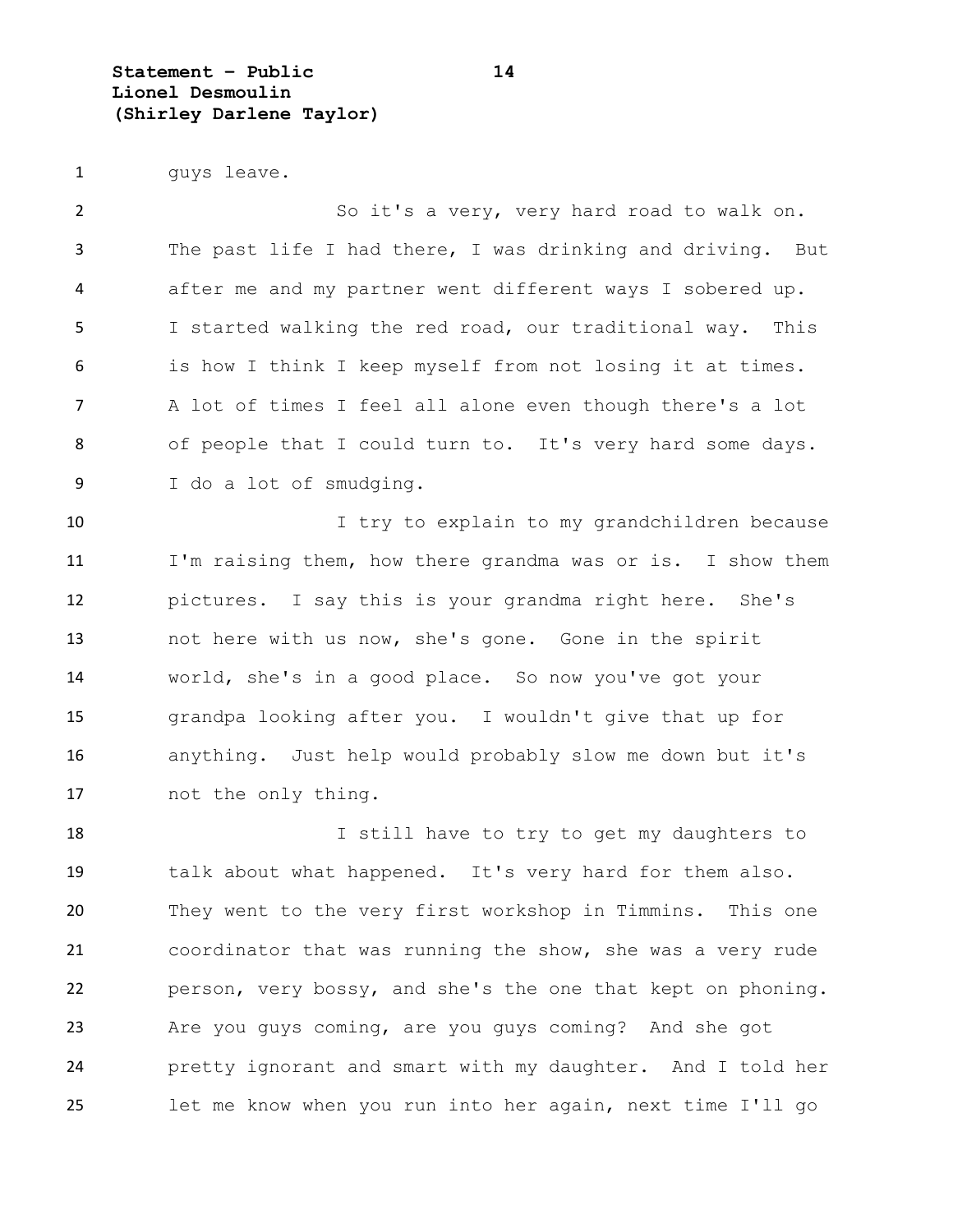**Statement – Public 15 Lionel Desmoulin (Shirley Darlene Taylor)**

1 right up to her and tell her where to go. She's the one that asked to call. Let us -- we didn't ask to get called or whatever, get bullied by her or get smart -- for her to act smart with us over here. Some of the people sitting in here, they know who I'm talking about. I believe she actually lost one of her siblings too, but that doesn't give her the right to get smart with us guys here. It should be a healing time, not where you get picked on. 10 And I hope -- I said what I have to say. And if you guys use this little piece you got on me, I hope that helps other families. I do want to the public -- I do want it to be seen wherever they can use it. No woman should go through any kind of abuse. If a man hits a woman, he's just a coward, he's just a bully. That means he can't go, he can't go against a man because he's just a little girl himself. Probably screams like one too if you slap him. To all you men out 19 there who think about beating your woman you know what, I think you'd better give yourself a good look in the mirror. 21 And you know what, you're not any better than any other man that hits their woman. Women are not made to hit, they're made to love, cherish and be cared for. The women will give you kids, that's your kids.

Today I don't even know where that man is.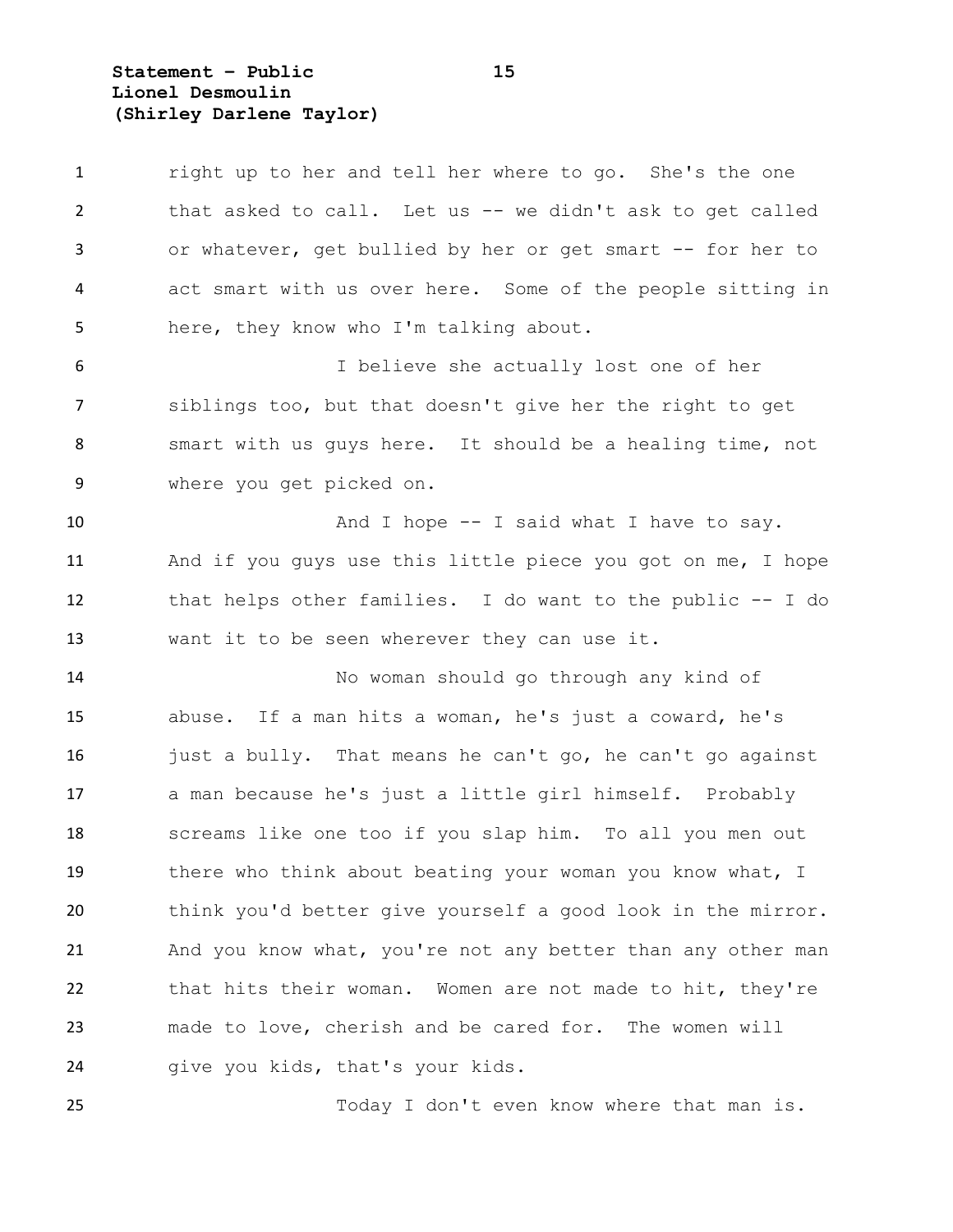**Statement – Public 16 Lionel Desmoulin (Shirley Darlene Taylor)**

 He's probably out on parole or -- I don't really know where he is today. And I'd like to find out where he is, not to go and hunt him, just so I don't go in the same area he is. If I ran into him some place down the road, I'll probably make him cry. I don't think I wouldn't hit him, but I'll make him -- ask him why he did that to my wife, hurt my kids. My kids are still suffering today. They still think about their mom, they still cry about their mom. All those -- that man stole 18 years from them. It's still fresh in my mind.

 I'd been with her for 18 years before this happened. I thought she would be my lifelong partner until, you know. I couldn't help it, I had to go to work 14 to try to support the family. That's how, that's how my relationship ended with her.

 I still think about her every other day. I know she's around to talk to her. I won't go say that to 18 the doctors at the hospital I talk to my wife, she's dead. Right away they think you're crazy. You tell the white doctors, you tell them that you're talking to a spirit they 21 think you're crazy. They don't understand our native way, our traditional way. We feel that connection for the ones who've passed on, we do have that connection. That's how we got our fire. We pray with our tobacco, we put our prayers in that fire and move up to the thunderbirds, take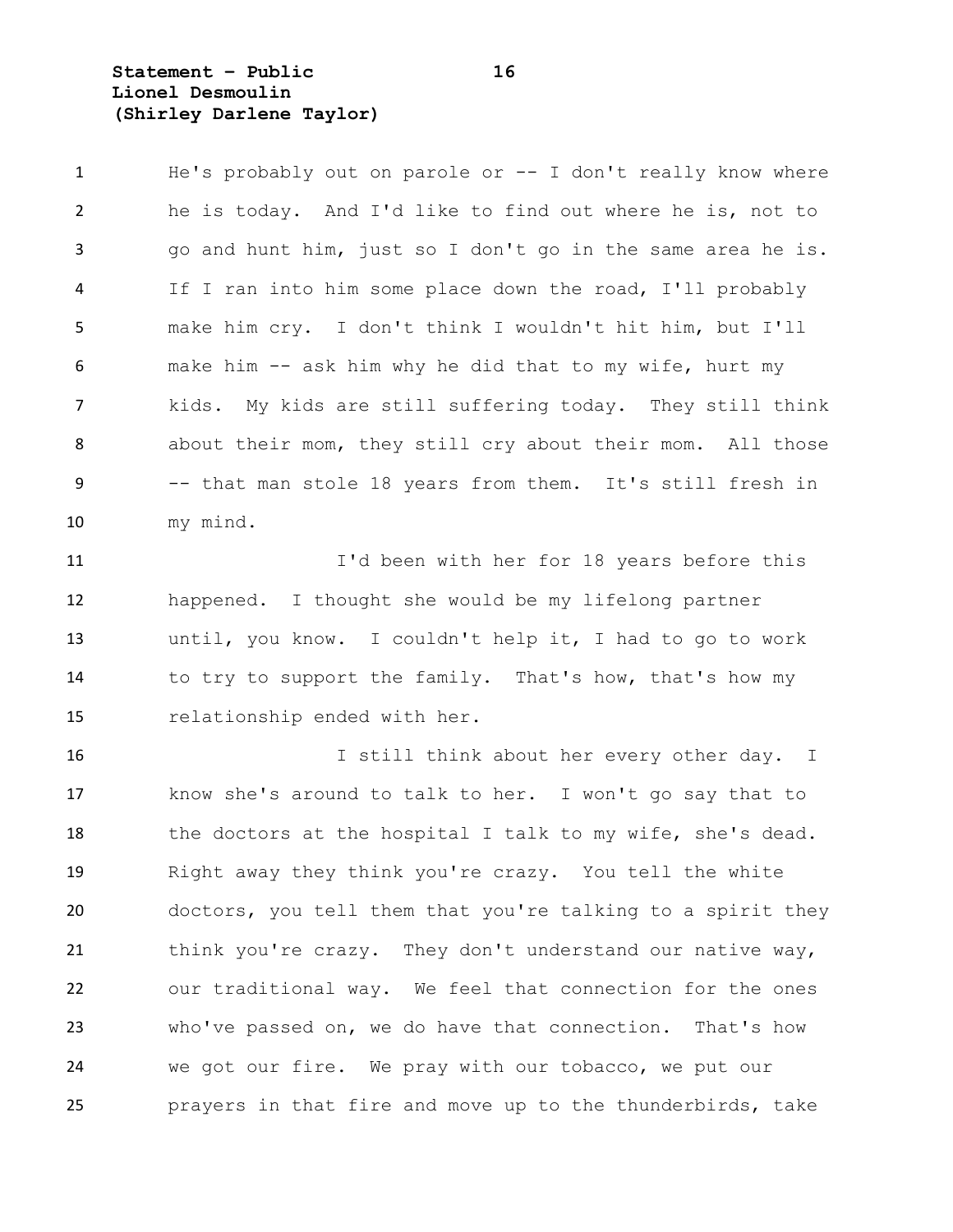**Statement – Public 17 Lionel Desmoulin (Shirley Darlene Taylor)**

1 it to the grave. Our prayers get taken up. So we do have our ways to connect with the creator in our spirit, our ancestors who have passed away. I hope you guys get your, get your whole story and people get some answers. I know I'm all over the page, but whatever comes to my mind I say at that time. I like to have it in order, but that's now how I did it. That's how the (indiscernible) might do it. **MS. DEBBIE BODKIN:** Do you mind if I ask you 10 just to clarify a few things Lionel, if you're comfortable. Mostly was names of people just to make the story more understandable for the Commissioners. **MR. LIONEL DESMOULIN:** Names. **MS. DEBBIE BODKIN:** The name of your wife? **MR. LIONEL DESMOULIN:** Shirley Darlene Taylor. **MS. DEBBIE BODKIN:** Alright. And the name of the man I presume was arrested for her murder? **MR. LIONEL DESMOULIN:** Don -- I don't know if you'd say Don Saunders or Donald Saunders. Just use both names I guess. **MS. DEBBIE BODKIN:** Okay. And I know you said it was 18 years ago, and maybe at the beginning you said the date but I missed it. The date of her murder? **MR. LIONEL DESMOULIN:** February 1999.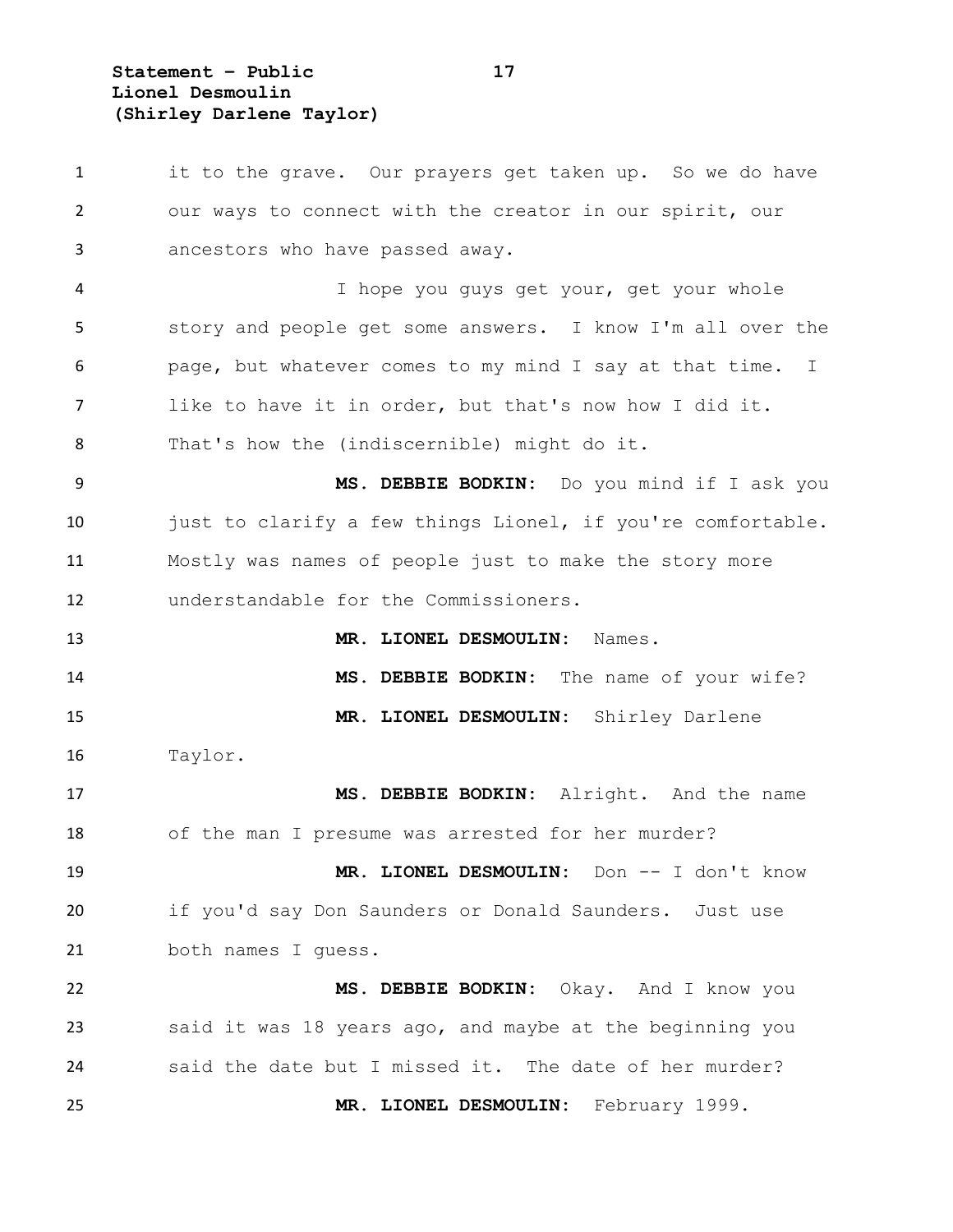**Statement – Public 18 Lionel Desmoulin (Shirley Darlene Taylor)**

 **MS. DEBBIE BODKIN:** Okay. **MR. LIONEL DESMOULIN:** I don't know the exact day on February. **MS. DEBBIE BODKIN:** And this Donald guy was charged with her murder? You said he was in jail. **MR. LIONEL DESMOULIN:** Well I believe when I first heard about it they said first degree. They went down to second degree, and by the time it reached court 9 time, trial time, it went down to manslaughter. **MS. DEBBIE BODKIN:** Okay. **MR. LIONEL DESMOULIN:** Now how the hell you get manslaughter when you beat the crap out of a woman, cuts all over her head. I know there were cuts and slashed the jugular vein. **MS. DEBBIE BODKIN:** And it was Sudbury Police you said, and were there any police officers' names that you know of? **MR. LIONEL DESMOULIN:** I don't remember. **MS. DEBBIE BODKIN:** You don't know, okay. **MR. LIONEL DESMOULIN:** You now it's just -- **MS. DEBBIE BODKIN:** It's okay. **MR. LIONEL DESMOULIN:** It's 18 years ago. **MS. DEBBIE BODKIN:** Yeah exactly. **MR. LIONEL DESMOULIN:** The guy seemed like a nice cop, that we went and spoke to. But I don't -- I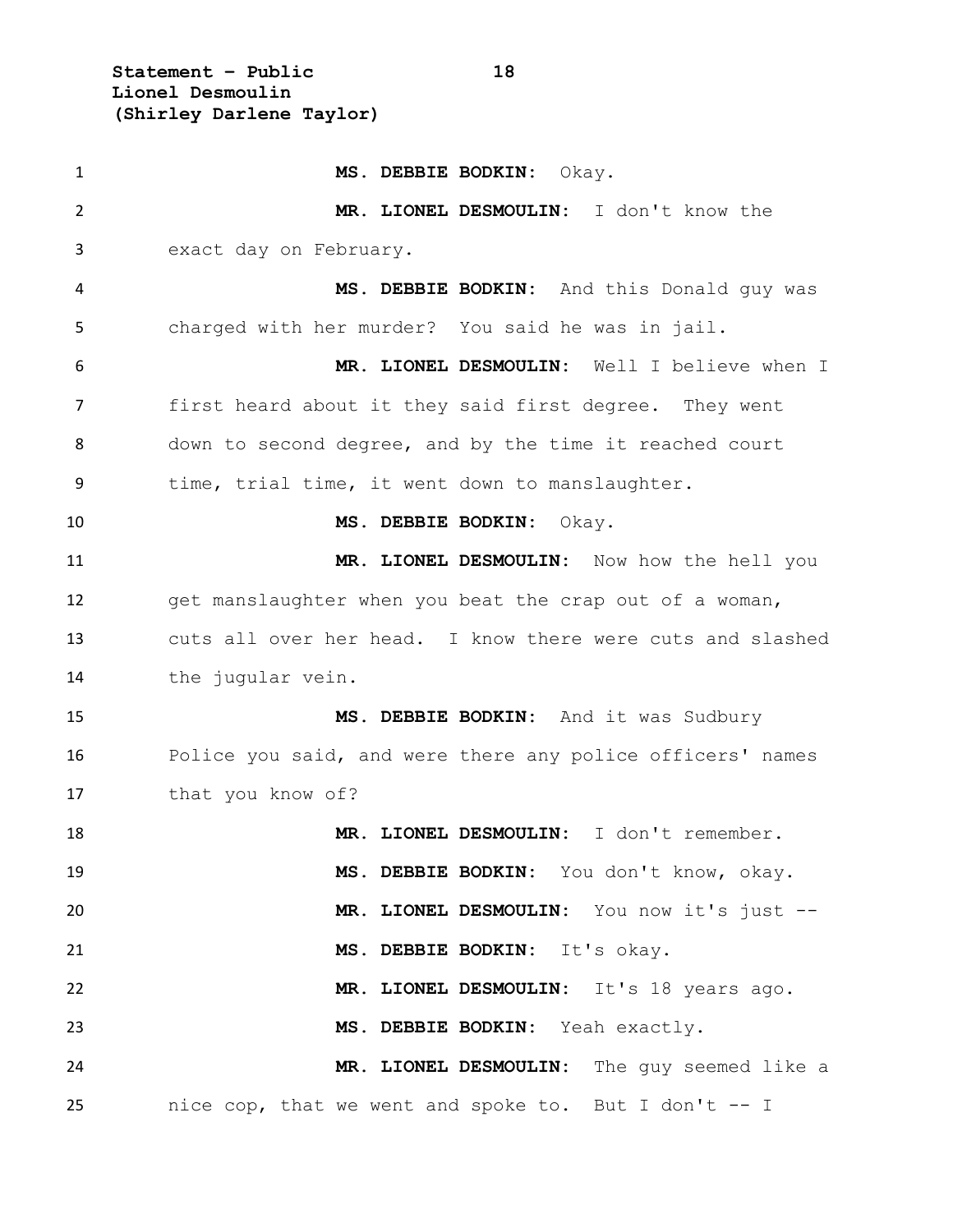**Statement – Public 19 Lionel Desmoulin (Shirley Darlene Taylor)**

 don't think it wasn't sinking at the time, maybe he should have told us, you know? Maybe he thinks everybody's okay to walk into a murder scene not cleaned up, it's all bloodied. You know it's awful. **MS. DEBBIE BODKIN:** M'hmm. **MR. LIONEL DESMOULIN:** All the cops see the little pieces, make sure -- you know tell the people, warn 8 them ahead of time what they're going to walk into. If you want to go in it's up to you. Leave it at that after that. **MS. DEBBIE BODKIN:** M'hmm. Well thank you very much for sharing a very difficult story, and you weren't all over the place, you were very easily understood. You laid it out very well, as horrible as it was. **MR. LIONEL DESMOULIN:** Well I used my level of language. **MS. DEBBIE BODKIN:** That's fine. **MR. LIONEL DESMOULIN:** I don't use your guys' level of language because you know why? I don't know 20 how to talk like you guys. **MS. DEBBIE BODKIN:** I don't think I have any different levels either. **MR. LIONEL DESMOULIN:** Well you usually tell people why don't you come down to our level, speak our level, never mind all those fancy words, you know. We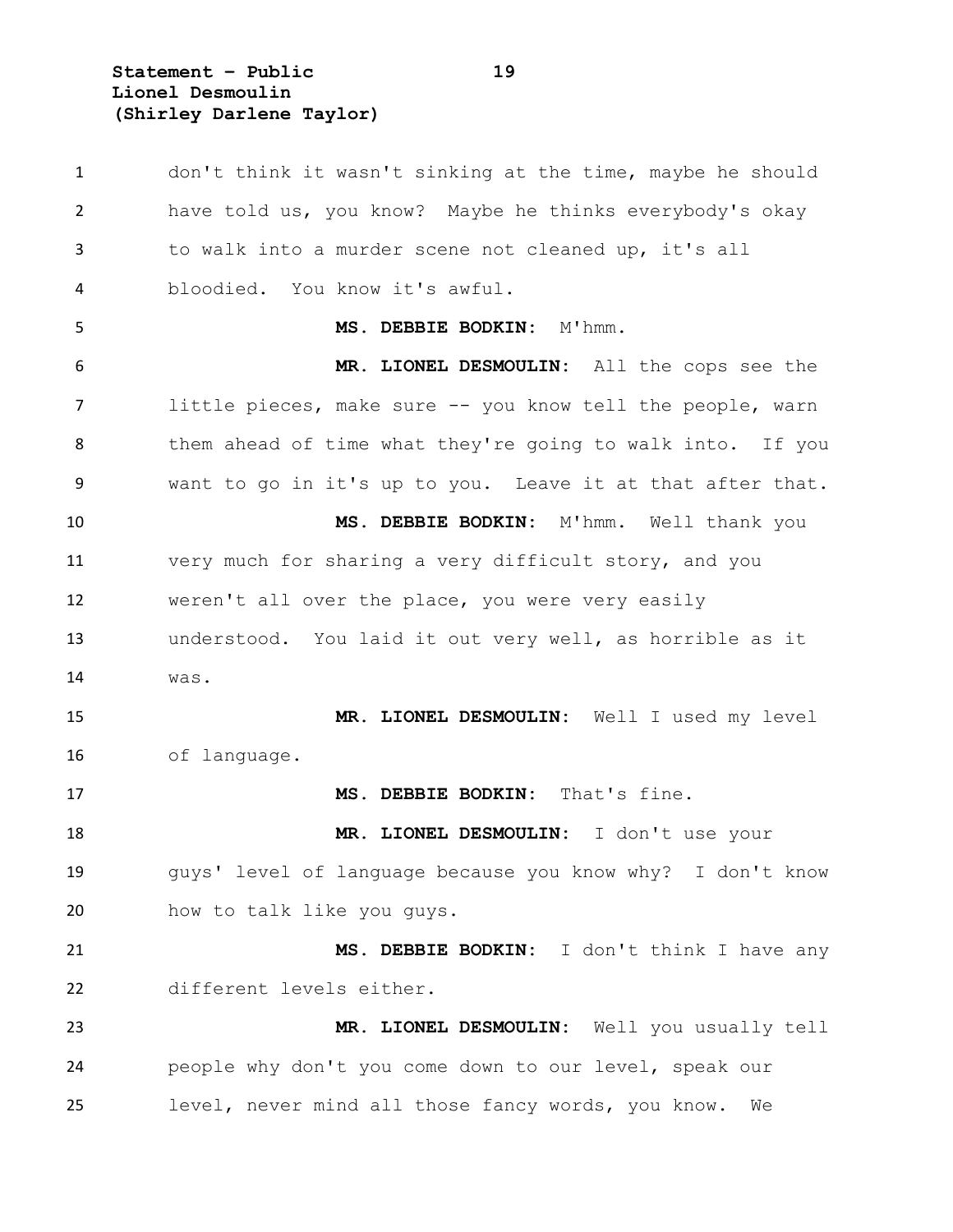**Statement – Public 20 Lionel Desmoulin (Shirley Darlene Taylor)**

 don't know half of their words. **MS. DEBBIE BODKIN:** Is there anything else you -- you did a wonderful job at the end of saying what you hope comes out of the Inquiry. Any other last comments you want to make, or suggestions, or questions? **MR. LIONEL DESMOULIN:** Well I don't know, maybe -- I don't know if I'm going to put myself in a -- 8 say something I shouldn't say, but you know maybe if somebody sees this and he wants me to come and tell my story at their community, or at their gathering, or whatever. I'll probably make it a little shorter, but I'll 12 tell it how it is, you know. **MS. DEBBIE BODKIN:** That's wonderful, thank you. **MS. DARIA BOYARCHUK:** Yeah, thank you. **MR. LIONEL DESMOULIN:** Yeah, thanks. **MS. DEBBIE BODKIN:** So thank you again Lionel, and we will shut the camera equipment off now, and it's 13 minutes after 11. --- Upon adjourning at 11:13 a.m.